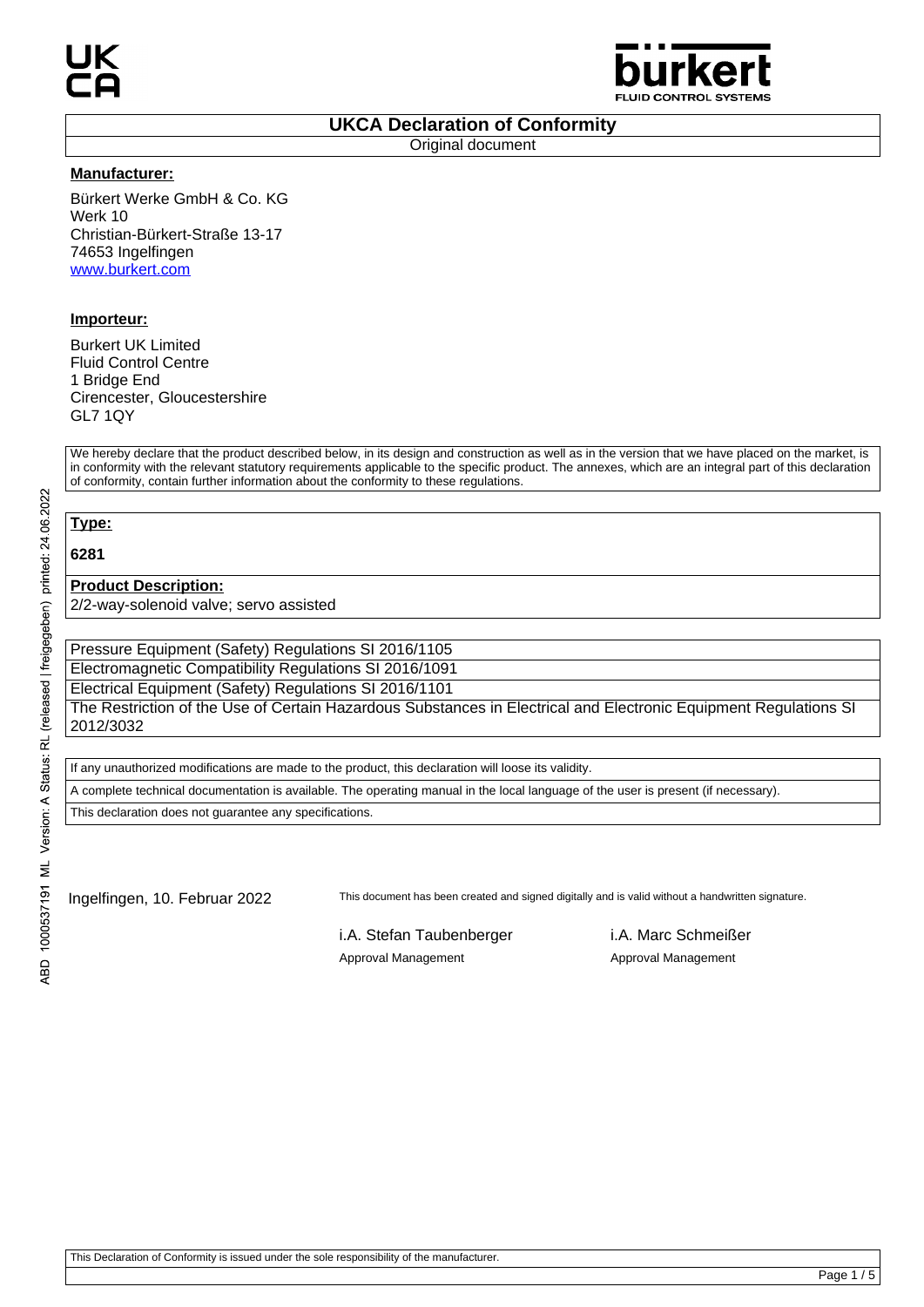

**Annex PED\_UKCA for UKCA Declaration of Conformity**

Original document

### Pressure Equipment (Safety) Regulations SI 2016/1105

Typ / Type / Type (Geräteschlüssel / product specification key / clé de produit):

6281-\*\*-\*\*\*\*\*\*\*\*\*(1)-\*-\*\*\*/\*\*-\*\*

(1) Leitungsanschluss (LTA = DN) / port connection / raccord - category I: DGRL gilt nur, wenn LTA > DN25 / PED valid only for LTA > DN25 / DESP valide de LTA > DN25 Maximaler Betriebsdruck PN 10 bar bei DN100 /max. working pressure PN 10 bar at DN100 / Pression de service maximale PN 10 bar pour DN100

The object of the declaration described above is in conformity with Pressure Equipment (Safety) Regulations 2016 SI 2016/1105

For evaluation of the conformity, the following standards were consulted (if applicable):

BS EN 13480-5:2017

#### Applied conformity assessment:

**Module A** pressive strength testing on a statistical basis as specified in Annex I, Section 3.2.2)

(Internal production control)

Classification acc. to Article 4 and Annex II: Class 1 fluid (gaseous or liquid) Chart 6, Category I Unstable gases are excluded. Max. working pressure PN 10 bar at DN 100

The product can be used under the following conditions (dependent of the maximum operating pressure, the LTA and the medium), without category

| Fluid                             | Conditions                        |
|-----------------------------------|-----------------------------------|
| Fluid group 1, §4.1.c.i           | $DN \leq 25$                      |
| Fluid group 2, §4.1.c.i           | $DN \leq 32$ or PS*DN $\leq 1000$ |
| Fluid group 1, §4.1.c.ii          | $DN \le 25$ or PS*DN $\le 2000$   |
| Fluid group 2, §4.1.c.ii          | $DN < 200$ or $PS^*DN < 5000$     |
| DN (LTA) in mm and PS (PN) in bar |                                   |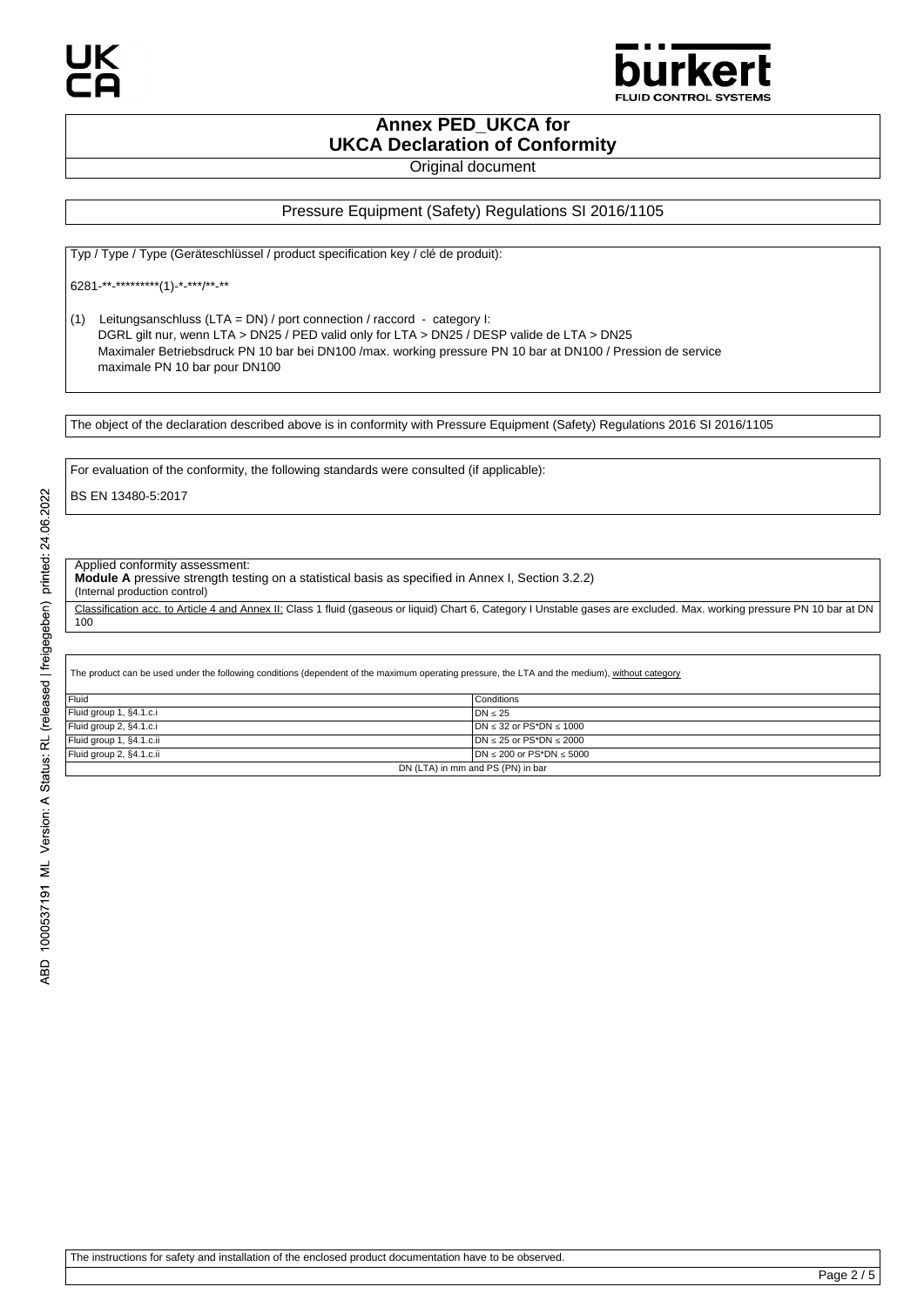

# **Annex EMC\_UKCA for UKCA Declaration of Conformity**

Original document

Electromagnetic Compatibility Regulations SI 2016/1091

Type (product specification key):

6281-\*\*-\*\*\*\*\*\*\*\*\*\*\*\*\*-\*-\*\*\*/\*\*-\*\*

The object of the declaration described above is in conformity with Electromagnetic Compatibility Regulations 2016

For evaluation of the conformity, the following standards were consulted (if applicable):

BS EN 61000-6-4:2007/A1:2011, BS EN 61000-6-2:2005/AC:2005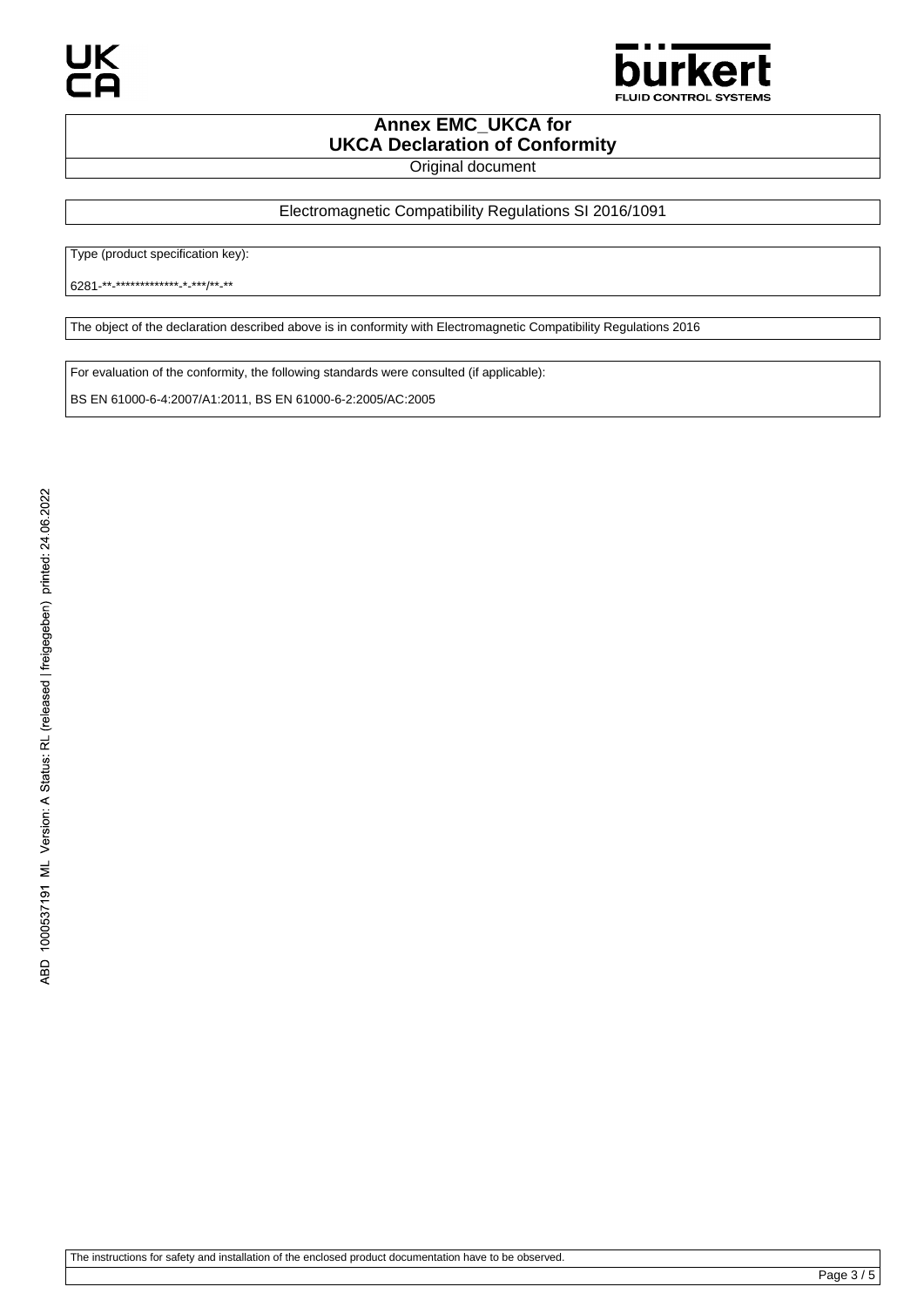

## **Annex LVD\_UKCA for UKCA Declaration of Conformity**

Original document

## Electrical Equipment (Safety) Regulations SI 2016/1101

Typ / Type / Type (Geräteschlüssel / product specification key / clé de produit):

6281-\*\*-\*\*\*\*\*\*\*\*\*\*\*\*\*-\*-(1)/\*\*-\*\*

(1) Spannungsebene / Voltage levels / Niveau de tension [V]: NSR gilt nur, wenn Spannungsebene ≥ 50 V AC / ≥ 75 V DC und ≤ 1000 V AC / ≤ 1500 V DC LVD only valid, if voltage level  $\geq 50$  V AC /  $\geq 75$  V DC and  $\leq 1000$  V AC /  $\leq 1500$  V DC DBT uniquement pour les niveaux de tensions ≥ 50 V AC / ≥ 75 V DC et ≤ 1000 V AC / ≤ 1500 V DC

The object of the declaration described above is in conformity with Electrical Equipment (Safety) Regulations 2016 within certain voltage limits Regulation applies only to products that do not fall inside the scope of the Equipment and Protective Systems Intended for use in Potentially Explosive Atmospheres Regulations SI 2016/1107.

For evaluation of the conformity, the following standards were consulted (if applicable):

BS EN 60664-1:2007, BS EN 50178:1997, BS EN 60204-1:2006/AC:2010, BS EN 61010-1:2010/A1:2019